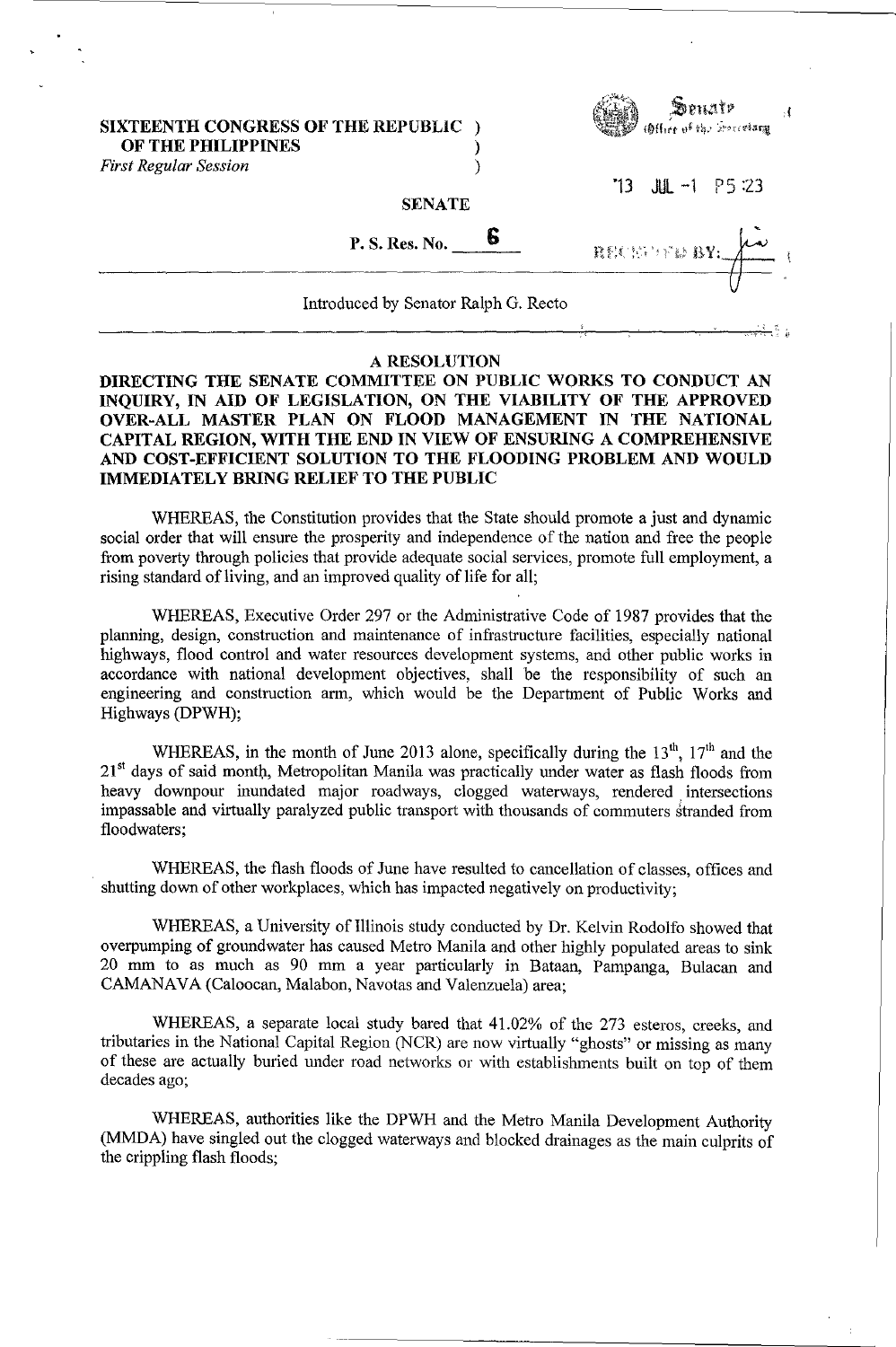WHEREAS, the presence of garbage-dumping informal settlers living near these waterways and drainages has aggravated the flooding problem;

WHEREAS, Malacanang has said that it was determined to relocate some 20,000 informal settlers living near waterways, and to file appropriate charges against those who will hinder this project;

WHEREAS, of the 100,000 informal settlers in Metro Manila, 60,000 live near waterways and of this number, 20,000 are located near the government's priority waterways whose mere presence put at risk the well-being of 2.2 million Metro Manila residents;

WHEREAS, these eight priority waterways identified by the DPWH are San Juan River, Pasig River, Tullahan River, Maricaban Creek, Manggahan Floodway, Estero Tripa de Gallina, Estero de Maypajo, and Estero de Sunog Apog;

WHEREAS, the government is mulling on-site and off-site relocation of the informal settlers with an offer of cash incentive;

WHEREAS, the Aquino administration approved last year a P351-billion long-term flood management master plan to address the flooding problem in the NCR;

WHEREAS, more than nine months after the approval of the plan that took 22 years to make, floodwaters continue to inundate Metropolitan Manila;

WHEREAS, the master plan on flood management – the most expensive and ambitious at P351 billion -- is considered the most urgent that an initial amount of P5 billion has been approved to jumpstart it;

WHEREAS, the anti-flood master plan to be spearheaded by the DPWH that would cover the infrastructure needs of II flood-prone areas in Metro Manila and nearby provinces, would be completed by 2035;

WHEREAS, the initial seed money of P5 billion will bankroll the most urgent needs in terms of spending for the improvement of floodways and drainage systems and river capacities in Metro Manila, Central Luzon (Region III), and CALABARZON (Region IV-A);

WHEREAS, the MMDA said that unless the DPWH completes its 70 ongoing drainage projects in Metro Manila such as a flood interceptor in the Espana-Blumentritt area, the metropolis should brace for more floods; .

WHEREAS, the Aquino government is also taking steps to minimize the amount of water that flows down from the Sierra Madre to Metro Manila;

WHEREAS; the government also plans to construct a dam in the mountain range to further lessen the flow of water downstream to residential areas in the NCR;

WHEREAS, an inquiry is being sought to look into the viability of the overall anti-flood master plan for NCR with the DPWH and MMDA at the forefront and ensure the cost-effective spending of the resources allocated for such ambitious endeavor;